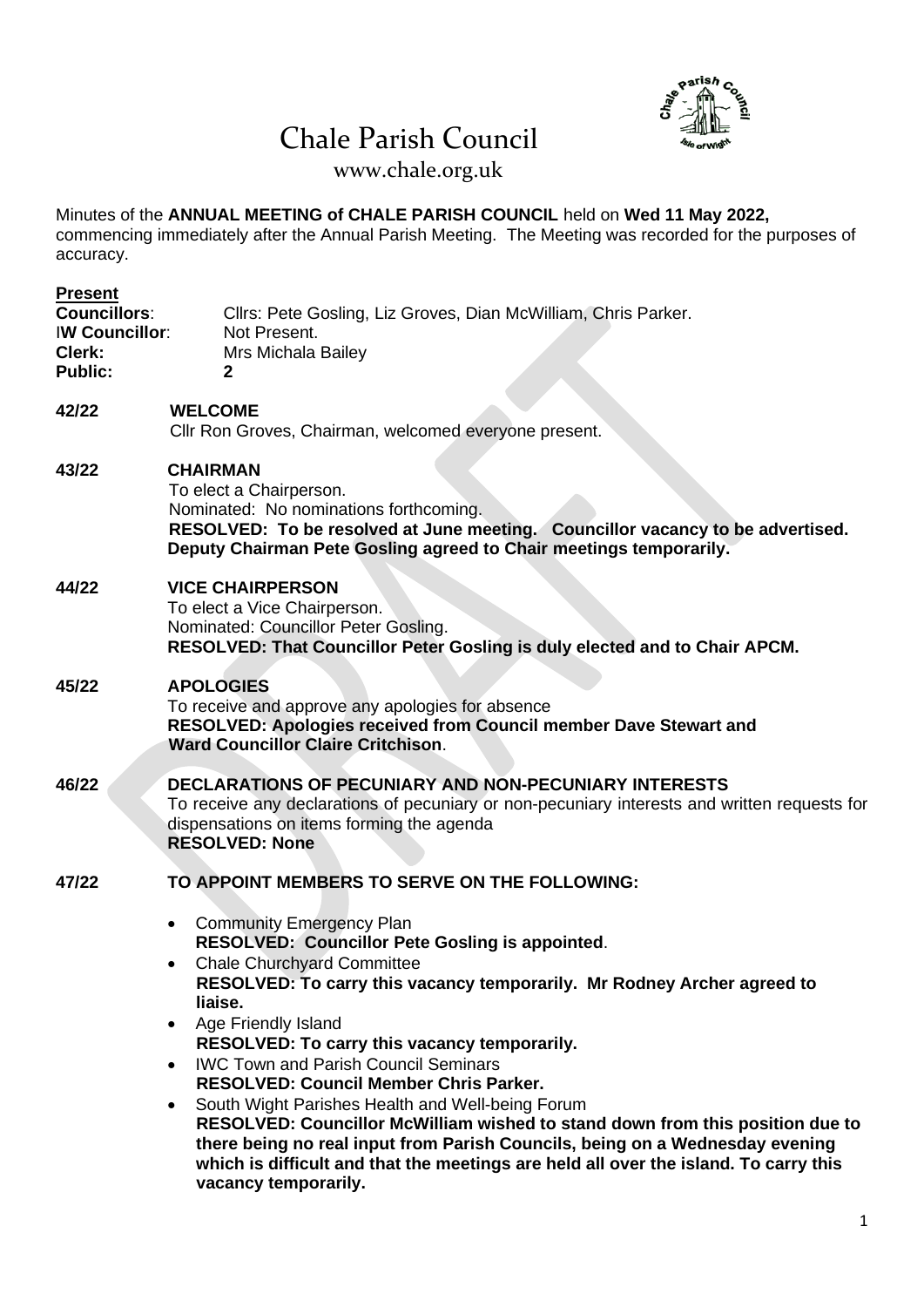#### **48/22 MINUTES OF THE LAST MEETING**

To approve the minutes of the meeting held on 11<sup>th</sup> April 2022

The Clerk advised that the issue at Chale Farm is ongoing. Contact with planning and enforcement has been made by sending photos and aerial shots of the barn/building in question and as yet no definitive response. Clerk asked for ratification that the S137 grant to the WI for notice board repairs be part Notice board repair and part S137 grant**.** Council member Parker referred to the beacon lighting and 'the line of sight'. Councillor Gosling advised that Part of the remit was to have line of sight to other beacons at Culver Down and Tennyson Down which can not be achieved with the location for Chale. The walk up to the beacon is uneven and during dusk hours (prior to the lighting) he could not see people walking upto it or coming back in the dark. The beacon has only just been found this week and is in need of repair which we do not have time or funds to do. There is also the issue of insurance, which may be costly to the Parish Council and again we do not have the funds for this.

**RESOLVED: The minutes of the meeting held on 11 April 2022 are approved and duly signed. Councillors agreed that WI grant money be part notice board budget (£100) and part S137. (£214.50) Council also asked clerk to enquire with Niton how important the beacon lighting is to their events. Clerk to make contact with Ward Councillor Critchison. Chale Parish Council feel it is not feasible to continue with the Beacon.**

### **49/22 STANDING ORDERS**

To review the adoption of Standing Orders **RESOLVED: That the of Standing Orders were reviewed and no amendments were required, and then approved**

## **50/22 FINANCIAL REGULATIONS**

To review the Financial Regulations **RESOLVED: That the Financial Regulations were reviewed, and no amendments were required, and then approved**

## **51/22 GENERAL DATA PROTECTION REGULATIONS (GDPR**)

To review the policies and documentation required under GDPR **RESOLVED: That all policies and documentation required under GDPR are reviewed and approved.**

# **52/22 NEW POLICIES FOR CONSIDERATION/ADOPTION**

To consider adopting the following: Vexacious Policy, Audio recording policy and Gifts/hospitality policy.  **RESOLVED: That all three new policies to be adopted and reviewed yearly.**

## **53/22 PLANNING**

A. To review and approve any Planing Applications;

1. 22/00677/HOU. The Crest, Blythe Shute.

 **RESOLVED: Clerk to investigate the purpose of the proposed building and advise councillors by email.**

B. None

**RESOLVED: None Received.**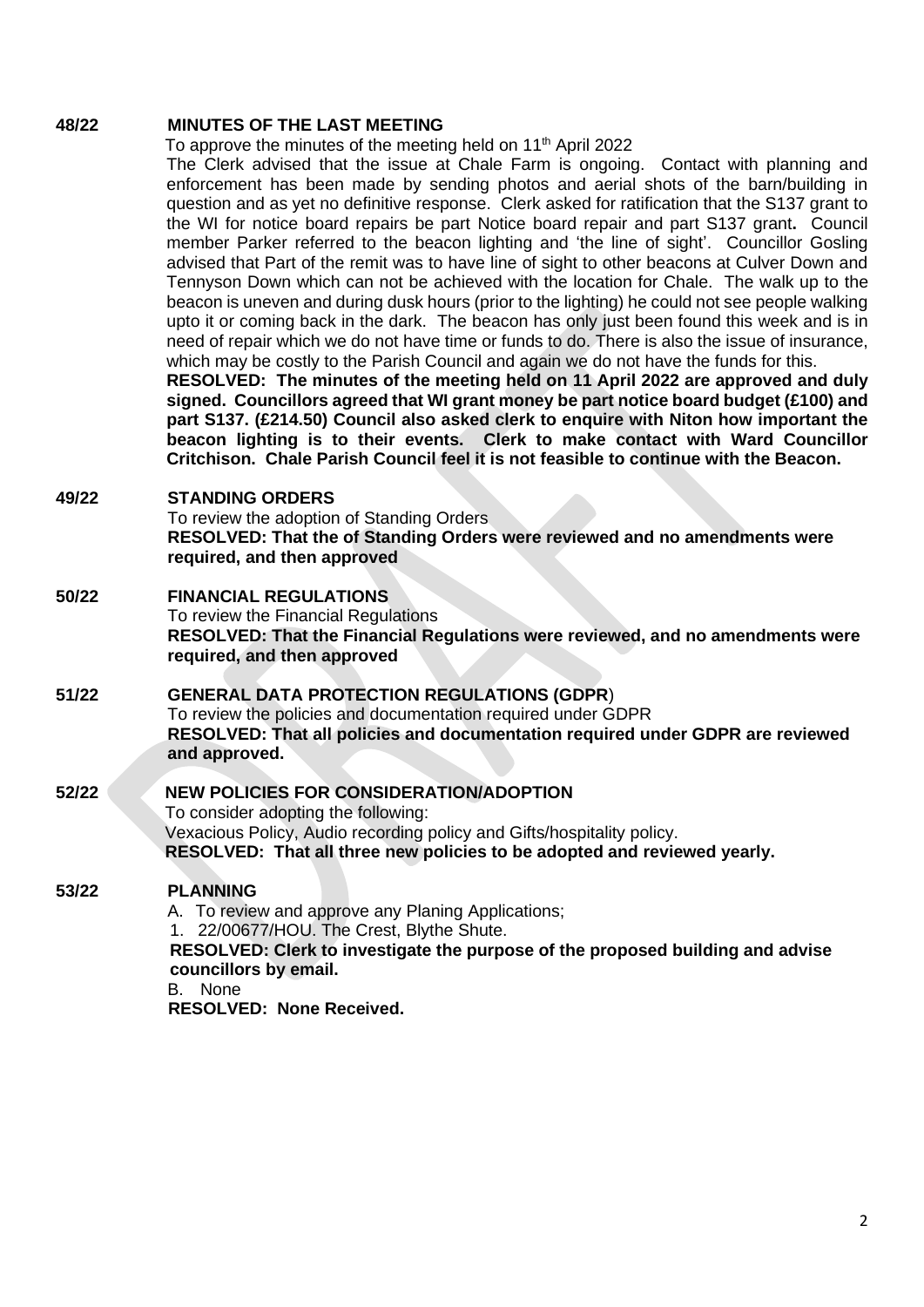## **54/22 FINANCIAL MATTERS**

## 1 To note the bank reconciliation **RESOLVED: That the bank reconciliation for April is noted**

| 2 To note receipts and payments for May 2022<br>RESOLVED; The following receipts were noted; |         |  |
|----------------------------------------------------------------------------------------------|---------|--|
| VAT refund                                                                                   | £277.77 |  |
| <b>Scottish Widows interest</b>                                                              | .63     |  |
| Total                                                                                        | £278.40 |  |

### **RESOLVED: The following payments were authorised.**

|       | Chq 1333 WI Chale             | Hall hire for April                | £15.00                 |
|-------|-------------------------------|------------------------------------|------------------------|
|       | 1334 WI Chale                 | S137 grant for notice board        | £314.50 (minute 39/22) |
|       | 1335 Community Action Payroll |                                    | £583.93                |
|       | 1336 Gallagher                | Insurance renewal                  | £389.05                |
|       | 1337 Ron Groves               | C4C/Chaler of Year expenses £71.50 |                        |
|       | 1338 Michala Bailey           | Clerk expenses                     | £43.20                 |
| TOTAL |                               |                                    | £1417.18               |
|       |                               |                                    |                        |

3 To note the increase in SSE rates for The Hut electricity.

**RESOLVED: To continue to pay SSE as The Hut will be demolished soon to make way for new community Hub.**

4 To approve the insurance renewal premium with effect from 1<sup>st</sup> June 2022 **RESOLVED: That the renewal quotation from Gallagher be discussed further and in particular the locking in for a 3-year deal. To ask for a written follow up on the lock in deal and to liaise with councillors before the expiry date on 1st June.**

## **55/22 S137 FUNDING REQUESTS**

To discuss funding request from SWAY and Victim Support.

 **RESOLVED: That in pursuance of the powers conferred by S137 of the Local Government Act 1972 (as amended) and being of the opinion that the expenditure satifies the requirements of that section, the Council approved expenditure of £250.00 in respect of continuing support to residents of Chale Parish to SWAY. No grant awarded to Victim support at this time.**

## **56/22 ELECTRIC CHARGING POINTS**

To discuss the feasibility of electric charge points. Council Member Parker felt there was insufficient information regarding the Islands way forward for this and would like more info from IWC regarding this.

 **RESOLVED; Clerk to make contact with Ward Councillor Critchison and ask if she can update Parish Council or ask IWC to present to Council at next meeting a way forward**.